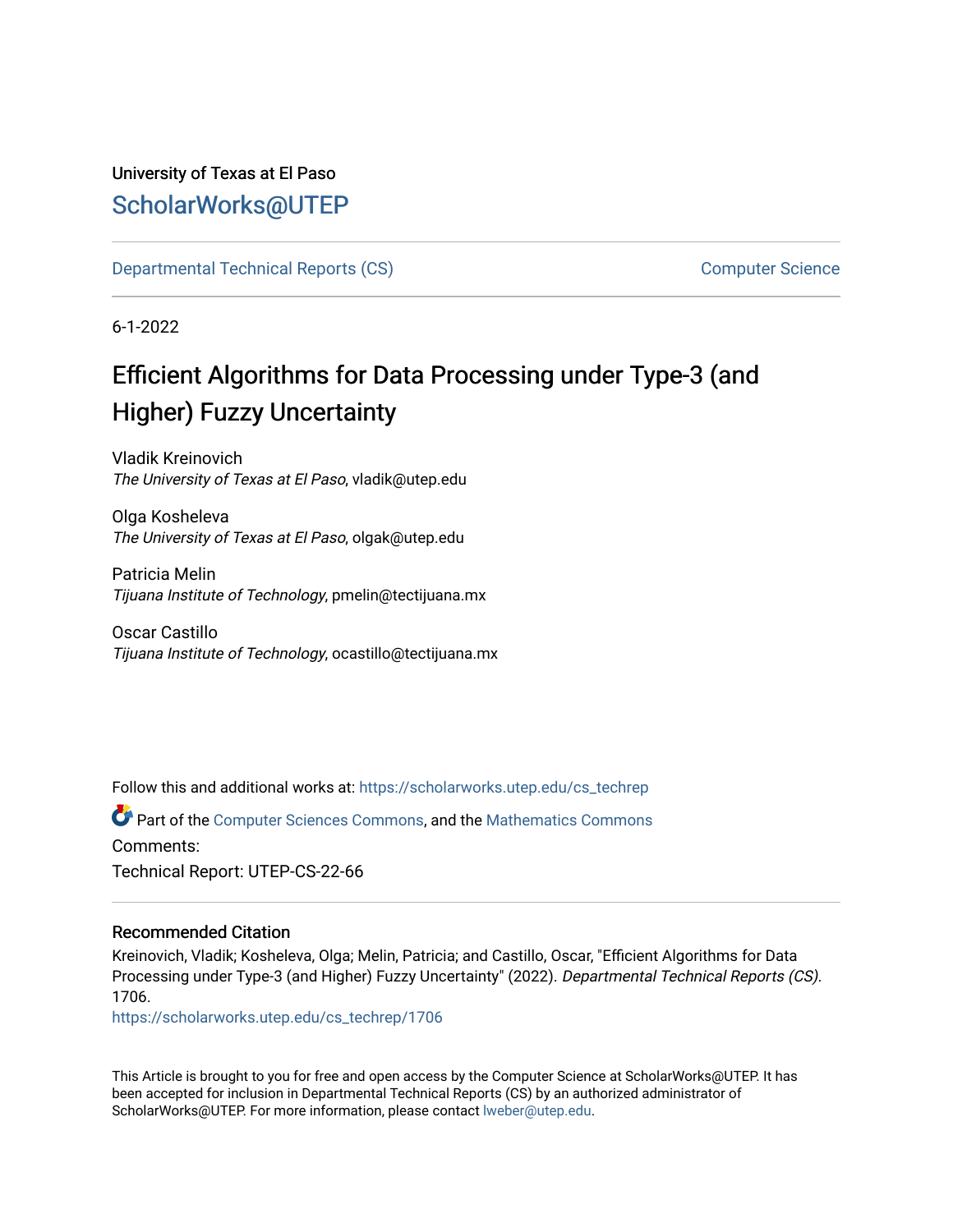# Efficient Algorithms for Data Processing under Type-3 (and Higher) Fuzzy Uncertainty

Vladik Kreinovich<sup>1</sup>, Olga Kosheleva<sup>1</sup>, Patricia Melin<sup>2</sup>, and Oscar Castillo<sup>2</sup> <sup>1</sup>University of Texas at El Paso, 500 W. University, El Paso, Texas 79968, USA, olgak@utep.edu, vladik@utep.edu <sup>2</sup>Tijuana Institute of Technology, Tomas Aquino, Baja California, Mexico, pmelin@tectijuana.mx, ocastillo@tectijuana.mx

#### Abstract

It is known that to more adequately describe expert knowledge, it is necessary to go from the traditional (type-1) fuzzy techniques to higher order ones: type-2, probably type-3 and even higher. Until recently, only type-1 and type-2 fuzzy sets were used in practical applications. However, lately, it turned out that type-3 fuzzy sets are also useful in some applications. Because of this practical importance, it is necessary to design efficient algorithms for data processing under such type-3 (and higher order) fuzzy uncertainty. In this paper, we show how we can combine known efficient algorithms for processing type-1 and type-2 uncertainty to come up with a new algorithm for the type-3 case.

#### 1 Outline

Usual data processing algorithms treat data points as if they were exact. In practice, data comes with uncertainty. When data comes from experts who describe their knowledge by using imprecise ("fuzzy") words from natural language, a natural way to describe the corresponding uncertainty is to use fuzzy techniques. To get a more accurate representation of expert uncertainty, it is necessary to use higher-order fuzzy techniques, i.e., go from the usual [0, 1]-based type-1 techniques to type-2, type-3, and maybe even higher types. In this paper, we describe efficient algorithms for data processing under such higher-order fuzzy uncertainty.

The structure of this paper is as follows. In Section 2, we recall the need for data processing. In Section 3, we recall the need for fuzzy techniques and for higher-order fuzzy techniques. In Sections 4, 5, and 6, we recall how data can be processed under type-1, interval type-2, and general type-2 fuzzy uncertainty.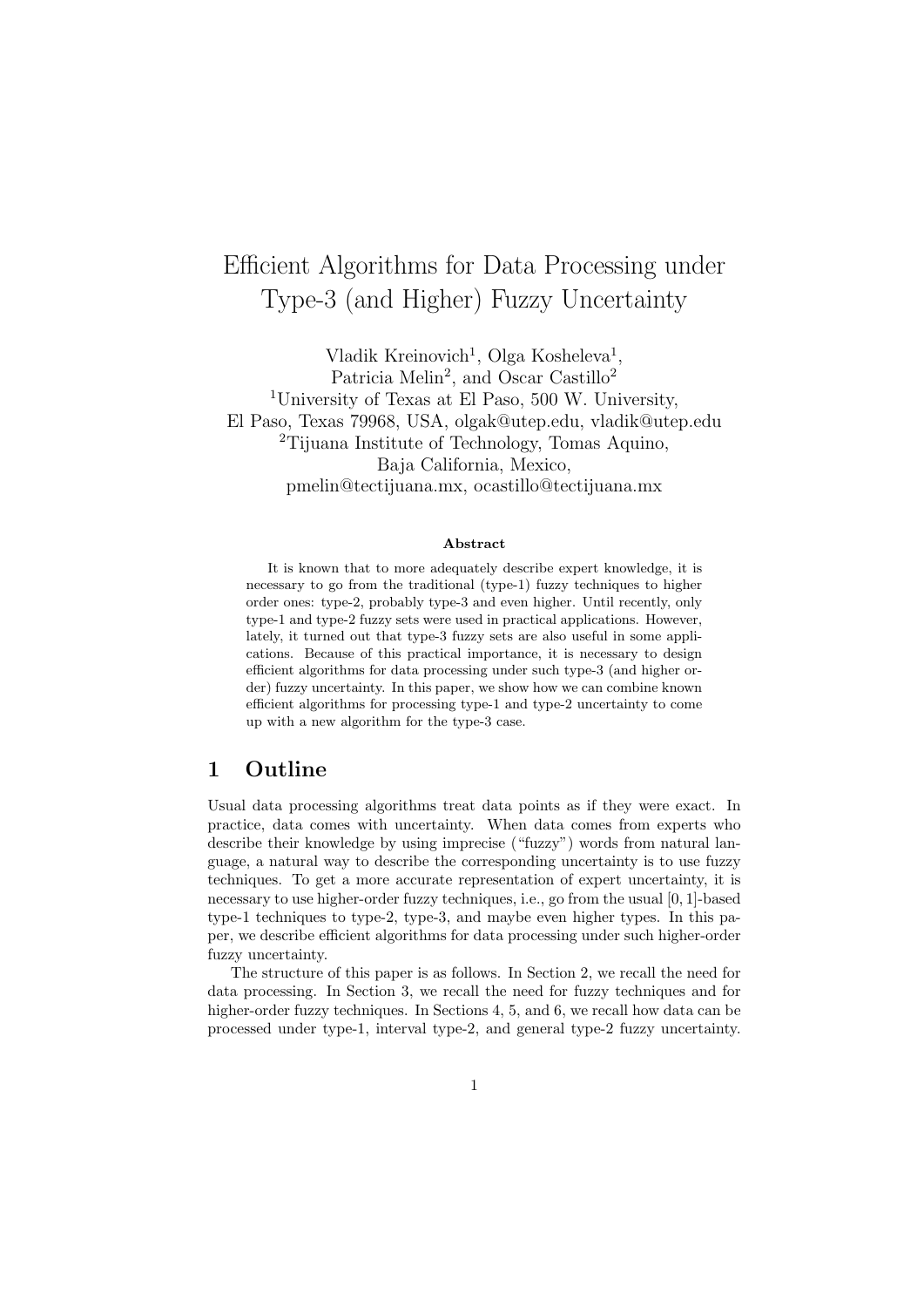Finally, in Section 7, we use these known results to come up with new efficient algorithms for data processing under type-3 and higher order fuzzy uncertainty.

#### 2 Why Data Processing

One of the main objectives of science is to describe the current state of the world – and to predict its future state. One of the main objectives of engineering is to design new buildings, gadgets, and/or new algorithms to make this future better. To describe the state of the world – and to describe the engineered objects – we need to list the numerical values of the quantities that characterize different natural and artificial objects.

Some quantities we can simply measure: we can directly measure the temperature outside, we can directly measure the distance between the two nearby buildings, etc. However, many quantities we cannot measure directly: e.g., we cannot directly measure the distance to a faraway star or the amount of oil in a given oilfield. And it is definitely not possible to directly measure the future state – e.g., future temperature. To estimate such a difficult-to-measure quantity  $y$ , a natural idea is to find easier-to-measure-or-estimate quantities  $x_1, \ldots, x_n$  that are related to the desired quantity y by a known dependence  $y = f(x_1, \ldots, x_n)$ . Then, we can measure or estimate the quantities  $x_i$ , and use the results  $\widetilde{y}$  of measurement or estimation to estimate y as  $\widetilde{y} = f(\widetilde{x}_1, \ldots, \widetilde{x}_n)$ .

Computing this estimate, i.e., applying the algorithm  $f(x_1, \ldots, x_n)$  to the results of measurements and/or expert estimations is what is usually called data processing.

### 3 Need for Fuzzy Uncertainty and Need for Higher-Order Fuzzy Uncertainty

Need for fuzzy uncertainty. Often, estimates for  $x_i$  come from experts, and experts rarely provide exact values. Expert knowledge is usually formulated by using imprecise ("fuzzy") words from natural language. An experienced driver explaining his/her driving strategy will not say that in a certain situation, you need to show down by exactly 5.0 km/h, he/she will probably say "slow down a little bit", or "slow down by about  $5 \text{ km/h}$ ".

We want to use this imprecise knowledge in computer-related data processing. The challenge is that computers were designed to process numbers, not words from natural language. So, we need to transform expert statements into computer-understandable numerical form. For this purpose, Lotfi Zadeh invented fuzzy techniques (see, e.g.,  $[1, 7, 12, 14, 15, 16]$ ), where each imprecise term like "small" is described by assigning, to each possible value  $x$  of the corresponding quantity, the degree  $m(x)$  – from the interval [0, 1] – to which, according to the expert, this value is small. The resulting function  $m(x)$  is known as the membership function or, alternatively, as the fuzzy set. This original idea is also called type-1 fuzzy techniques.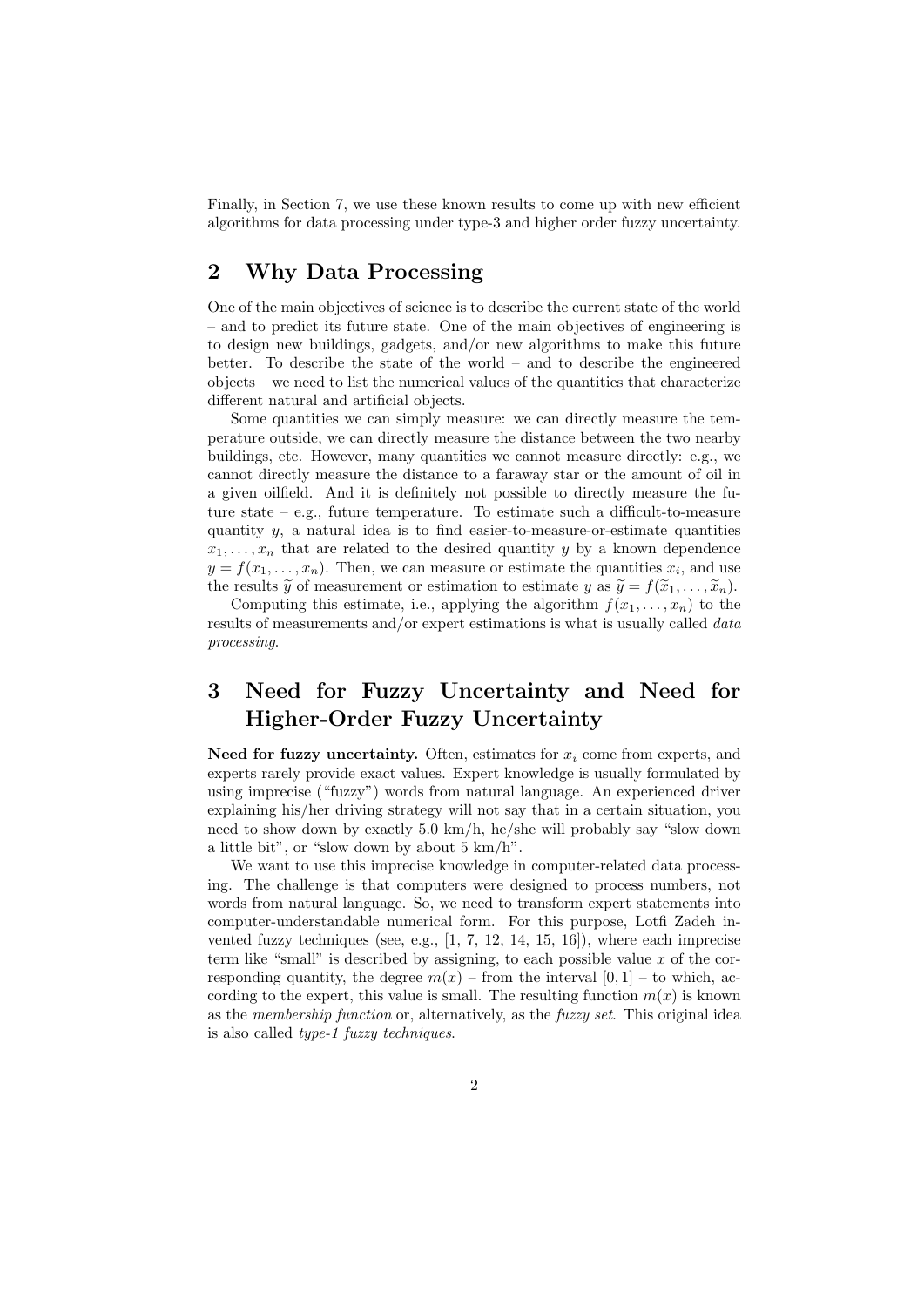Fuzzy numbers. For most terms, the membership function first (non-strictly) increases then (non-strictly) decreases. Such membership functions are known as fuzzy numbers.

"And"- and "or"-operations (t-norms and t-conorms). Expert rules often involve logical connectives like "and" and "or". For example, a rule can say that if a car in front of you is close and it slows down a little bit, then you should break a little bit. Strictly speaking, in this case, we need to find out, for each pair consisting of a distance value and a change-in-velocity value, the degree to which, for this pair, the condition "a car in front of you is close and it slows down a little bit" is satisfied. In this case, we may be able to do it, but, e.g., in medicine, we have rules with 5 or 6 different conditions. Even if we try only 10 values for each of the  $5-6$  variables, this still means asking  $10<sup>5</sup>$  to  $10<sup>6</sup>$  questions to an expert – this is not feasible. In such situations, to estimate the degree of confidence in a composite statement  $A \& B$  or  $A \vee B$ , the only information we have is the expert's degrees of confidence  $a$  and  $b$  in the original statements A and B.

The algorithm  $f_{\&}(a, b)$  that estimates the degree of confidence in  $A \& B$ based on this information is known as an "and"-operation or, for historical reason, a *t-norm*. Similarly, the algorithm  $f_{\vee}(a, b)$  that estimates the degree of confidence in  $A \vee B$  based on this information is known as an "or"-operation or, for historical reason, a *t-conorm*. The simplest – and frequently used – "and"and "or"-operations are  $f_{\&}(a, b) = \min(a, b)$  and  $f_{\vee}(a, b) = \max(a, b)$ .

Need for type-2 fuzzy technique. The challenge with type-1 fuzzy technique is that similarly to the fact that an expert cannot name the exact value of the quantity, the same expert cannot produce the exact degree  $m(x)$ . At best, the expert can provide an interval of possible values of this degree  $-$  e.g.,  $[0.6, 0.7]$  – or even a fuzzy statement like "the degree is close to 0.6". So, a natural idea is to allow the degree  $m(x)$  to be an interval – which leads to *interval-valued fuzzy*  $sets$  – or even a fuzzy number corresponding to a statement like "the degree is close to  $0.6"$  – this leads to so-called *type-2 fuzzy sets*.

In general, an interval  $[x,\overline{x}]$  can be viewed as a fuzzy set – the degree of confidence is 1 for all the values inside this interval and 0 for all the values outside this interval. Thus, interval-values fuzzy sets are particular cases of type-2 fuzzy sets.

In the interval-valued case, the expert-generated degree of confidence is an interval  $\mathbf{m}(x) = [m(x), \overline{m}(x)]$ . In the general type-2 case, for each number t from the interval  $[0, 1]$ , the expert provides a degree to which this number t is a degree of confidence that  $x$  has the desired property (like "small"). We will denote this degree by  $m(x, t)$ .

Need for type-3 and higher-order fuzzy techniques. Similarly to the fact that an expert cannot describe his/her degree of confidence – that  $x$  is small – by a single number, the same expert cannot describe his/her degree of confidence that t is a degree of confidence that  $x$  is small by a single number. At best, the expert can provide either an interval  $[m(x,t), \overline{m}(x,t)]$  or a fuzzy number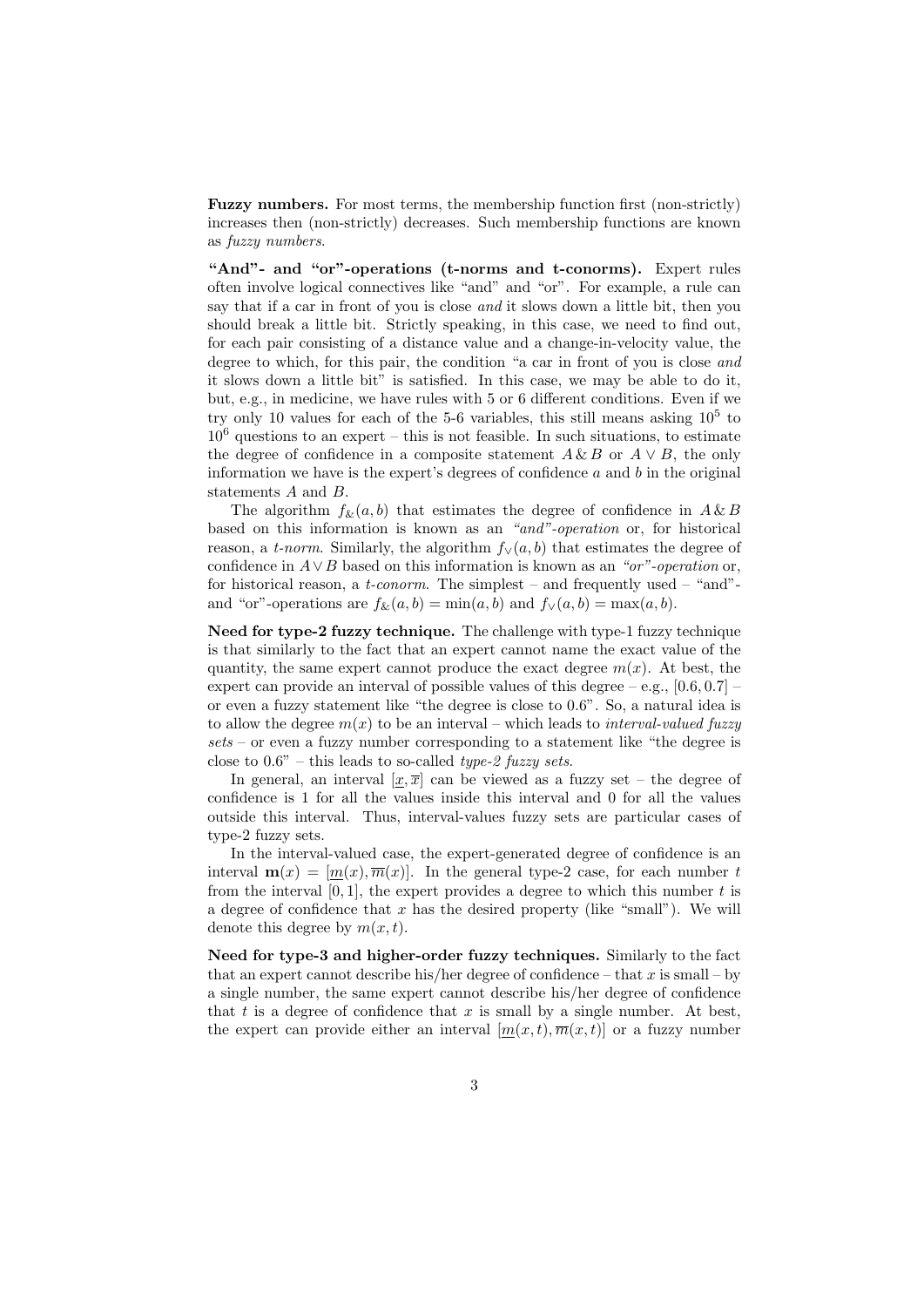that describes this degree of confidence. The fuzzy case is known as type-3 fuzzy technique, and the interval-valued case is known as interval type-3.

In the general type-3 case, for each value s from the interval  $[0, 1]$ , we provide a degree – denoted by  $m(x, t, s)$  – that s is degree of confidence in the statement "t is a degree of confidence that  $x$  has the desired property".

Is this worth considering? At first glance, the difference between type-2 and type-3 is so subtle and complicated that one can doubt whether it is necessary to use type-3 in practical applications. Actually, people doubted that type-2 would be practically useful – and it turned out that it is often useful; see, e.g., [12]. Similarly, it turned out that type-3 techniques are also useful in many practical cases; see, e.g., [2, 3, 4, 5] and references therein.

What about higher order types? Clearly, an expert cannot provide the exact degree  $m(x, t, s)$ , so a natural idea is to allow an expert to provide intervalvalued of fuzzy degrees – which leads to type-4, where for each real number  $r$ from the interval [0, 1], we ask the expert to describe his/her degree of confidence  $m(x, t, s, r)$  that r is a proper value of  $m(x, t, s)$ .

The expert cannot describe the precise value of  $m(x, t, s, r)$ , so this value can also be fuzzy – we get type-5, etc.

Need for data processing under such uncertainty. Since type-1, type-2, and type-3 fuzzy techniques are practically useful, it is desirable to develop efficient algorithms for data processing under such uncertainty. Efficient algorithms for type-1 and type-2 are known – we describe them in the following sections. Efficient algorithms for type-3 case are described in the last section of this paper.

We do not know yet whether type-4, type-5, etc., will be practically useful, but the fact that type-2 and type-3 turned out to be useful makes us think that it is quite probable that higher-order fuzzy sets will be useful. So it makes sense to think of efficient algorithms for these cases too, and this is what we will do in the same last section.

### 4 Data Processing under Type-1 Fuzzy Uncertainty: Reminder

Formulation of the problem: reminder.

- We know that the quantity-of-interest y is a function  $y = f(x_1, \ldots, x_n)$  of several auxiliary quantities  $x_1, \ldots, x_n$ .
- We also know, for each i, the membership function  $m_i(x_i)$  that describes, for each real number  $x_i$ , the degree to which this number is a possible value of the i-th input.

Based on this information, we want to describe, for each real number  $y$ , the degree  $m(y)$  to which this number is a possible value of the quantity of interest.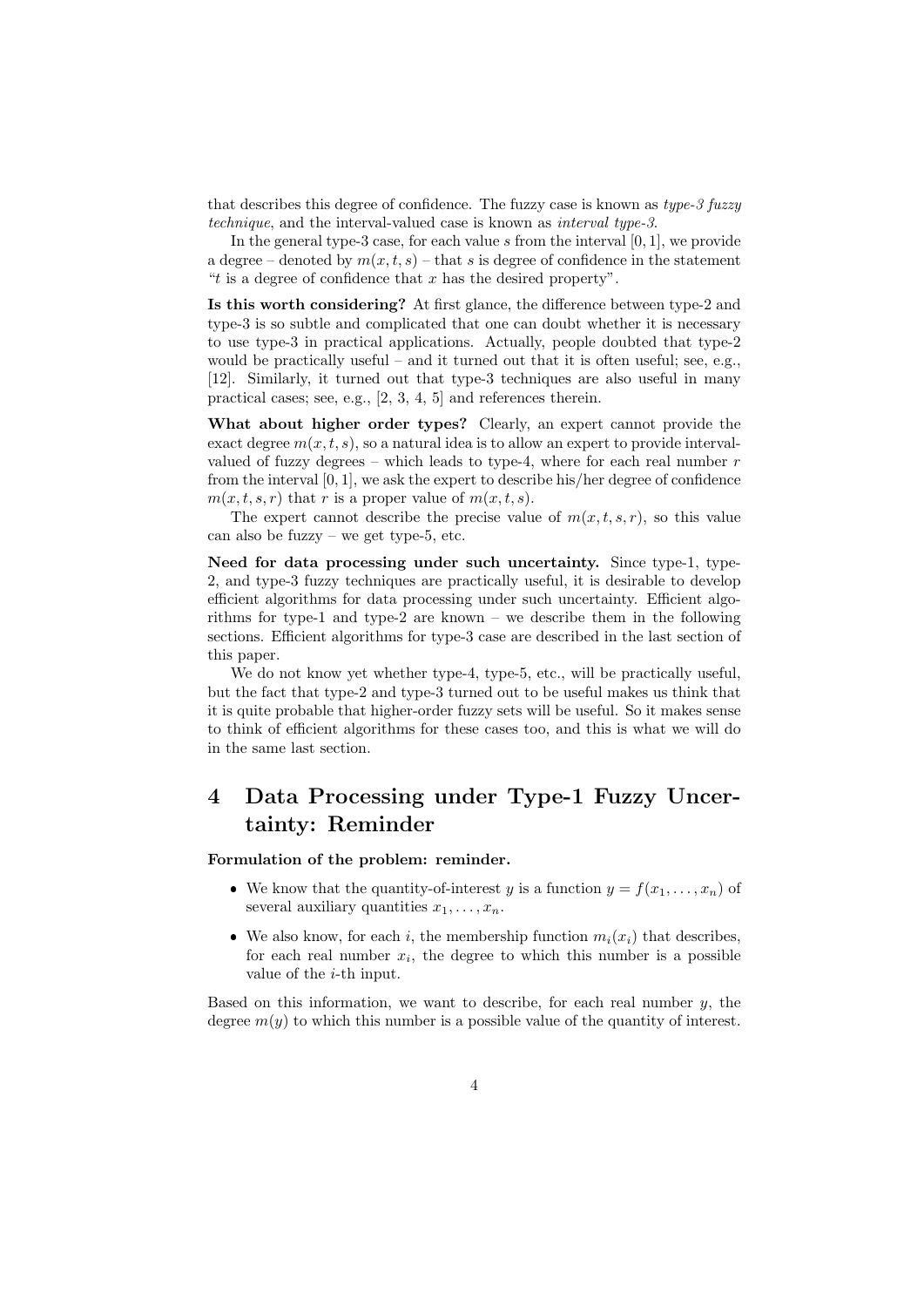Zadeh's extension principle: derivation and the resulting formula. A value y is possible if  $y = f(x_1, \ldots, x_n)$  for some possible values  $x_i$ . We know the degree  $m_i(x_i)$  to which each value  $x_i$  is possible. We can therefore use the min "and"-operation to describe, for each tuple  $(x_1, \ldots, x_n)$  for which  $y = f(x_1, \ldots, x_n)$ , the degree to which all its values are possible – i.e..  $x_1$  is possible and  $x_2$  is possible, etc. – as  $\min(m_1(x_1), \ldots, m_n(x_n)).$ 

The value y if possible if either the first tuple  $(x_1, \ldots, x_n)$  for which  $y =$  $f(x_1, \ldots, x_n)$  is possible, or the second such tuple is possible, etc. We can therefore us the max "or"-operation to estimate the degree to which  $y$  is possible as

$$
m(y) = \sup\{\min(m_1(x_1), \dots, m_n(x_n)) : y = f(x_1, \dots, x_n)\}.
$$
 (1)

This formula was first described by Zadeh himself and is therefore known as Zadeh's extension principle.

How to actually compute this formula: analysis of the problem. Straightforward computation of the formula (1) requires solving a complex constraint optimization problem – which is, in general, time-consuming. It is known, however, that there are more efficient ways to compute  $m(y)$ . These ways are related to the notion of  $\alpha$ -cuts of a fuzzy sets, which are defined, for each  $\alpha \in (0, 1]$ , as  $\{x : m(x) \geq \alpha\}$ . For fuzzy numbers, each  $\alpha$ -cut is an interval; we will denote it by  $\mathbf{x}(\alpha) = [m(\alpha), \overline{m}(\alpha)].$ 

For  $\alpha = 0$ , we can use a slightly different formulation of the  $\alpha$ -cut: it the closure  $\mathbf{x}(0) = \{x : m(x) > 0\}$  of the set  $\{x : m(x) > 0\}$ . In the following text, for simplicity, we will only list the simpler formula which is valid for  $\alpha > 0$ , but, of course, for  $\alpha = 0$ , we have to use the more complex formula.

Once we know all the  $\alpha$ -cuts, we can reconstruct the membership function as  $m(x) = \sup{\alpha : x \in \mathbf{x}(\alpha)}$ . In particular, if we know  $\alpha$ -cuts for  $\alpha =$  $0, 0.1, 0.2, \ldots, 1.0$ , then we can reconstruct  $m(x)$  with accuracy  $0.1$  – which is usually sufficient, since experts rarely produce their degree of confidence with higher accuracy. So, to find  $m(y)$ , it is sufficient to find the  $\alpha$ -cuts  $y(\alpha)$  for the corresponding 11 values  $\alpha$ .

Because of the possibility to easily move from the usual representation of the membership function  $m(x)$  and its  $\alpha$ -cut representation, sometime the membership function is stored by listing the corresponding  $\alpha$ -cuts.

To find the  $\alpha$ -cuts corresponding to the desired quantity y, we can take into account that the value  $m(y)$  as described by the formula (1) is larger than or equal to  $\alpha$  if and only if for one of the tuples  $(x_1, \ldots, x_n)$  for which  $y =$  $f(x_1, \ldots, x_n)$ , we have  $\min(m_1(x_1), \ldots, m_n(x_n)) \geq \alpha$ . This inequality, in its turn, is equivalent to requiring that  $m_i(x_i) \geq \alpha$  for all i. Thus, the  $\alpha$ -cut for y is equal to the range of the function  $y = f(x_1, \ldots, x_n)$  when each  $x_i$  is in the corresponding  $\alpha$ -cut:

$$
\mathbf{y}(\alpha) = f(\mathbf{x}_1(\alpha), \dots, \mathbf{x}_n(\alpha)), \tag{2}
$$

where for each sets  $X_1, \ldots, X_n$ , the range  $f(X_1, \ldots, X_n)$  is defined as

$$
f(X_1, ..., X_n) \stackrel{\text{def}}{=} \{ f(x_1, ..., x_n) : x_1 \in X_1, ..., x_n \in X_n \}.
$$
 (3)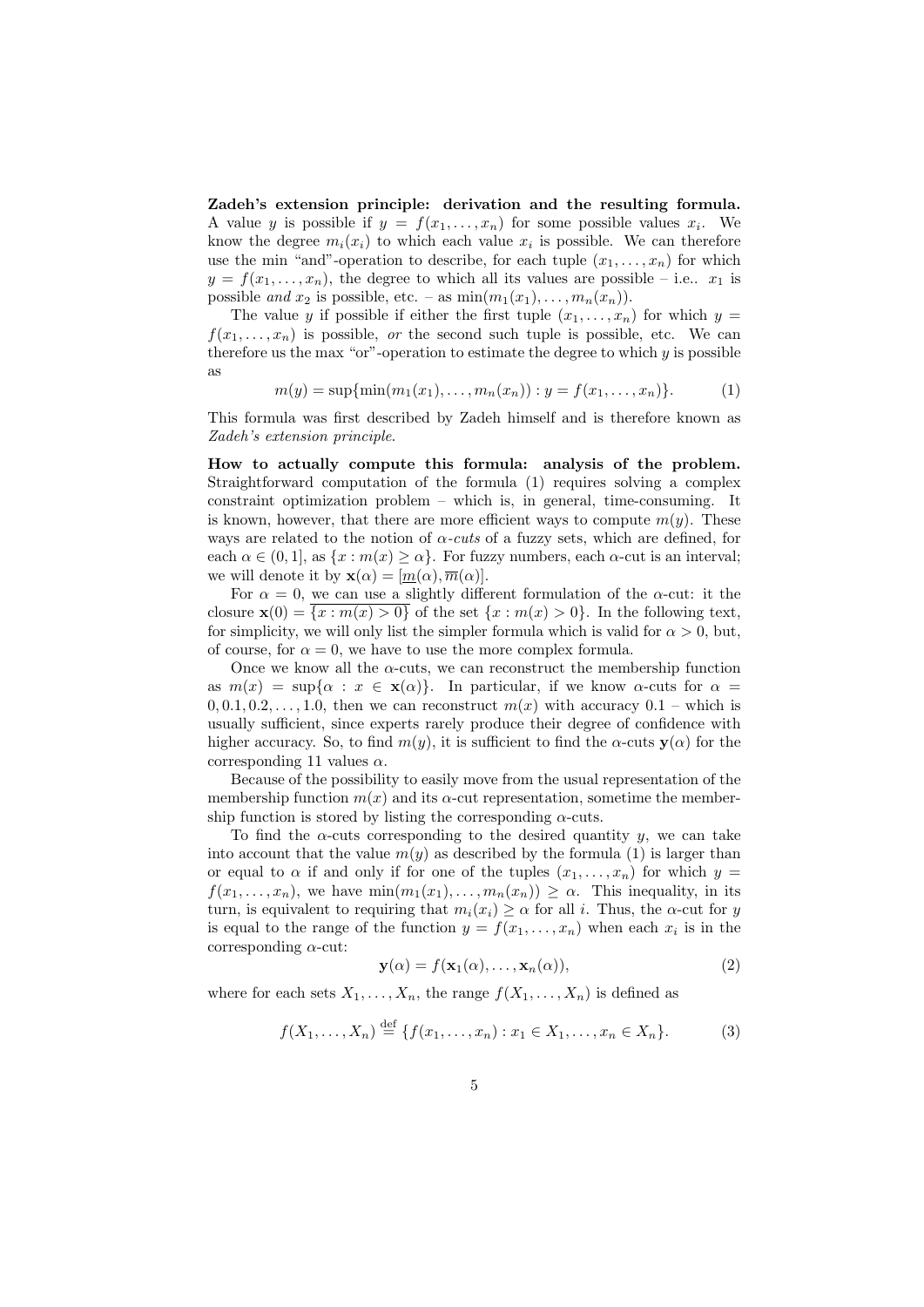The problem of computing the range of a function when each input is in a known interval is known as the problem of interval computations; there are efficient general algorithms for estimating this range, see, e.g., [6, 10, 11, 13]

Comment. In some important cases, interval computation is easy, no general complex algorithms are needed. For example, if the function  $f(x_1, \ldots, x_n)$  is (non-strictly) increasing in each of its variables, then the smallest value of this function on intervals  $X_i = [\underline{x}_i, \overline{x}_i]$  is attained when each input  $x_i$  is the smallest, i.e., when  $x_i = \underline{x}_i$  for all i. Similarly, the largest value of this function on intervals  $X_i = [\underline{x}_i, \overline{x}_i]$  is attained when each input  $x_i$  is the largest, i.e., when  $x_i = \overline{x}_i$  for all *i*. Thus,

$$
f([\underline{x}_1, \overline{x}_1], \dots, [\underline{x}_n, \overline{x}_n]) = [f(\underline{x}_1, \dots, \underline{x}_n), f(\overline{x}_1, \dots, \overline{x}_n)].
$$

#### Resulting algorithm.

• First, if the information about the inputs  $x_i$  is stored in the form of the usual membership functions  $m_i(x_i)$ , we compute, for each i and for each value  $\alpha \in \{0, 0.1, \ldots, 1.0\}$ , the corresponding  $\alpha$ -cut

$$
\mathbf{x}_i(\alpha) = \{x_i : m_i(x_i) \ge \alpha\}.
$$

(Recall that for  $\alpha = 0$ , we will have to use a slightly more complex formula.)

- Then, for each value  $\alpha$  from the above list, we use an interval computation algorithm to compute the range  $y(\alpha) = f(x_1(\alpha), \ldots, x_n(\alpha))$ . These ranges form the  $\alpha$ -cut representation of the desired membership function  $m(y)$ .
- Finally, if we want to represent this membership function in the usual form, we compute  $m(y) = \max\{y : y \in \mathbf{y}(\alpha)\}.$

How many computation steps do we need. These computations need to be repeated for all  $\alpha$ . So, if we use 11 values  $\alpha = 0, 0.1, \ldots, 1.0$ , then, to find the result of data processing under type-1 fuzzy uncertainty, we need to apply an interval computations algorithm 11 times.

### 5 Data Processing under Interval-Valued Fuzzy Uncertainty: Reminder

Formulation of the problem. In the interval-valued case, the relation between  $m(y)$  and  $m_i(x_i)$  is described by the same formula (1); the main difference is that now, values  $m(y)$  and  $m_i(x_i)$  are not numbers but intervals.

The corresponding efficient algorithms are described in [8, 9].

Interval case: analysis of the problem. In the interval case, each value  $m_i(x_i)$  is an interval  $[\underline{m}_i(x_i), \overline{m}_i(x_i)]$ . The right-hand side of the formula (1)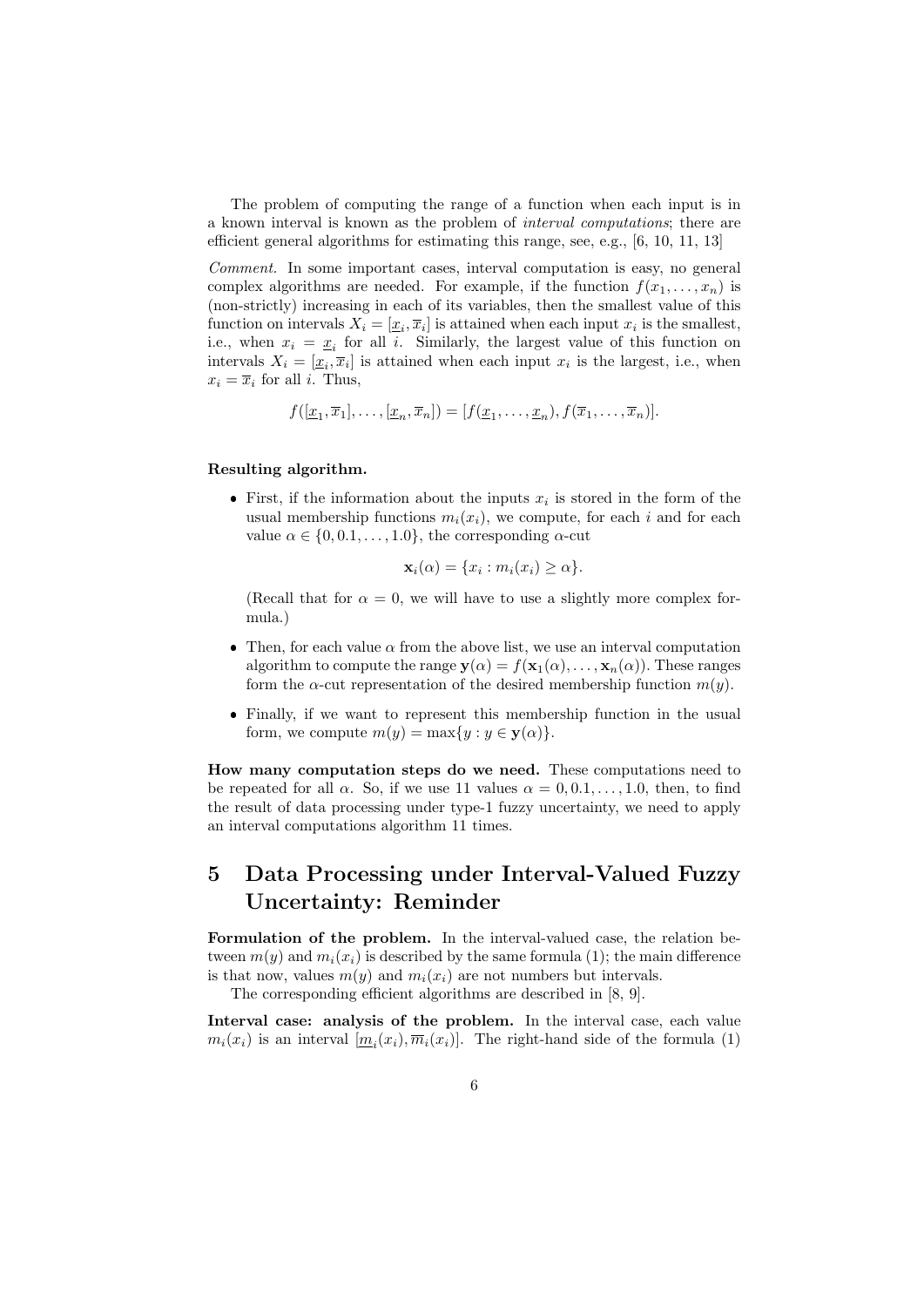is a non-strictly increasing function of all the values  $m_i(x_i)$ . Thus, the desired range is equal to  $[m(y), \overline{m}(y)]$ , where

$$
\underline{m}(y) = \sup\{\min(\underline{m}_1(x_1), \dots, \underline{m}_n(x_n)) : y = f(x_1, \dots, x_n)\}\
$$
and  

$$
\overline{m}(y) = \sup\{\min(\overline{m}_1(x_1), \dots, \overline{m}_n(x_n)) : y = f(x_1, \dots, x_n)\}.
$$

These are exactly formulas (1) for membership functions  $\underline{m}_i(x_i)$  and  $\overline{m}_i(x_i)$ . So, to compute each of the two bounds  $m(y)$  and  $\overline{m}(y)$ , we can use the efficient  $\alpha$ -cut-based algorithm.

Interval case: resulting algorithm. We are given interval-valued membership functions  $[\underline{m}_i(x_i), \overline{m}_i(x_i)].$ 

 $\bullet$  Based on each of these membership functions, for each i and for each value  $\alpha$  from the given list, we compute the orrepsonding  $\alpha$ -cuts as:

 $\underline{\mathbf{x}}_i(\alpha) = \{x_i : \underline{m}_i(x_i) \geq \alpha\}$  and  $\overline{\mathbf{x}}_i(\alpha) = \{x_i : \overline{m}_i(x_i) \geq \alpha\}.$ 

• We compute the  $\alpha$ -cuts  $y(\alpha)$  and  $\overline{y}(\alpha)$  for the endpoints  $m(y)$  and  $\overline{m}(y)$ of the interval-valued membership function  $[m(y), \overline{m}(y)]$  as follows:

$$
\underline{\mathbf{y}}(\alpha) = f(\underline{\mathbf{x}}_1(\alpha), \dots, \underline{\mathbf{x}}_n(\alpha))
$$
 and  $\overline{\mathbf{y}}(\alpha) = f(\overline{\mathbf{x}}_1(\alpha), \dots, \overline{\mathbf{x}}_n(\alpha)).$ 

Finally, the compute the endpoints  $m(y)$  and  $\overline{m}(y)$  of the desired intervalvalued membership function  $[m(y), \overline{m}(y)]$  as

$$
\underline{m}(y) = \max\{y : y \in \mathbf{y}(\alpha)\} \text{ and } \overline{m}(y) = \max\{y : y \in \overline{\mathbf{y}}(\alpha)\}.
$$

How many computation steps do we need. These computations need to be repeated for all  $\alpha$ . So, if we use 11 values  $\alpha = 0, 0, 1, \ldots, 1, 0$ , then, to find the result of data processing under type-2 fuzzy uncertainty, we need to apply an interval computations algorithm  $2 \cdot 11 = 22$  times.

### 6 Data Processing under General Type-2 Fuzzy Uncertainty: Reminder

Formulation of the problem. In the general type-2 case, the relation between  $m(y)$  and  $m_i(x_i)$  is described by the same formula (1); the main difference is that now, values  $m(y)$  and  $m_i(x_i)$  are not numbers but fuzzy sets.

The corresponding efficient algorithms are described in [8, 9].

General type-2 case: analysis of the problem. In the general type-2 case,  $m(y)$  and  $m_i(x_i)$  are fuzzy numbers. In this case, we can use the general type-1 result that the processing of fuzzy numbers is equivalent to computing the ranges of the processing function on different  $\alpha$ -cuts. In this case, the data processing is described by the formula (1).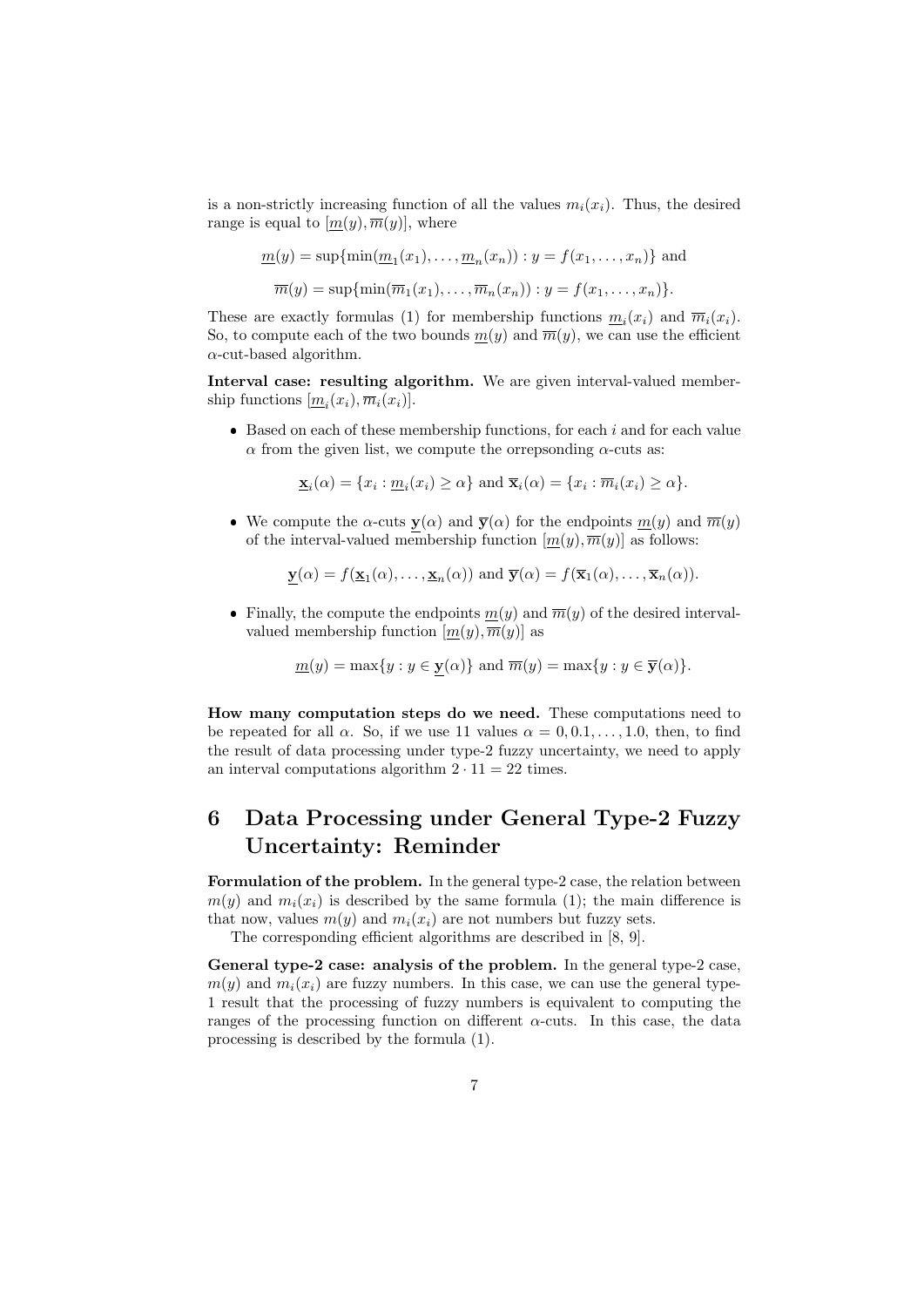To distinguish  $\alpha$ -cuts of the original membership functions for  $x_i$  and y and the  $\alpha$ -cuts of each fuzzy number  $m(y)$  and  $m_i(x_i)$ , we will use the letter  $\beta$  for the new alpha-cuts. Thus, we get the following for each  $\beta$ :

$$
\mathbf{m}(y)(\beta) = \sup\{\min(\mathbf{m}_1(x_1)(\beta),\ldots,\mathbf{m}_n(x_n)(\beta)): y = f(x_1,\ldots,x_n)\},\
$$

where

$$
\mathbf{m}(y)(\beta) \stackrel{\text{def}}{=} \{t : m(y, t) \ge \beta\} \text{ and } \mathbf{m}_i(x_i)(\beta) \stackrel{\text{def}}{=} \{t : m_i(x_i, t) \ge \beta\}.
$$

For fuzzy numbers,  $\beta$ -cuts are intervals, and the corresponding relation (1) is increasing. Thus, the above formula means that to get the lower endpoint  $\underline{m}(y)(\beta)$  of a y's  $\beta$ -cut, we need to use only lower endpoints for  $\beta$ -cuts for  $x_i$ , and similarly for the upper endpoints:

$$
\underline{m}(y)(\beta) = \sup\{\min(\underline{m}_1(x_1)(\beta), \dots, \underline{m}_n(x_n)(\beta)) : y = f(x_1, \dots, x_n)\}\
$$
and  

$$
\overline{m}(y)(\beta) = \sup\{\min(\overline{m}_1(x_1)(\beta), \dots, \overline{m}_n(x_n)(\beta)) : y = f(x_1, \dots, x_n)\}.
$$

Each of these formulas is, in effect, Zadeh's extension principle for the corresponding membership functions. Thus, there formulas can be reformulated in terms of  $\alpha$ -cuts of the corresponding membership functions:

$$
\underline{\mathbf{y}}(\alpha, \beta) = f(\underline{\mathbf{x}}_1(\alpha, \beta), \dots, \underline{\mathbf{x}}_n(\alpha, \beta)) \text{ and}
$$

$$
\overline{\mathbf{y}}(\alpha, \beta) = f(\overline{\mathbf{x}}_1(\alpha, \beta), \dots, \overline{\mathbf{x}}_n(\alpha, \beta)),
$$

where

$$
\underline{\mathbf{y}}(\alpha,\beta) \stackrel{\text{def}}{=} \{ y : \underline{m}(y)(\beta) \ge \alpha \}, \quad \underline{\mathbf{x}}_i(\alpha,\beta) \stackrel{\text{def}}{=} \{ x_i : \underline{m}_i(x_i)(\beta) \ge \alpha \},
$$
  

$$
\overline{\mathbf{y}}(\alpha,\beta) \stackrel{\text{def}}{=} \{ y : \overline{m}(y)(\beta) \ge \alpha \}, \quad \overline{\mathbf{x}}_i(\alpha,\beta) \stackrel{\text{def}}{=} \{ x_i : \overline{m}_i(x_i)(\beta) \ge \alpha \}.
$$

Hence, we arrive at the following algorithm:

General type-2 case: resulting algorithm. We start with type-2 membership functions  $m_i(x_i, t)$ .

First, for each i and for each value  $\beta$  from the given list, we compute the β-cuts

 $[\underline{m}_i(x_i)(\beta), \overline{m}_i(x_i)(\beta)] \stackrel{\text{def}}{=} \{t : m_i(x_i, t) \ge \beta\}.$ 

• Then, for each i and for each pair of values  $(\alpha, \beta)$  from the given list, we compute the  $\alpha$ -cuts

$$
\underline{\mathbf{x}}_i(\alpha,\beta) \stackrel{\text{def}}{=} \{x_i : \underline{m}_i(x_i)(\beta) \ge \alpha\} \text{ and } \overline{\mathbf{x}}_i(\alpha,\beta) \stackrel{\text{def}}{=} \{x_i : \overline{m}_i(x_i)(\beta) \ge \alpha\}.
$$

• For each  $\alpha$  and  $\beta$ , we then use an interval computation algorithm to compute:

$$
\underline{\mathbf{y}}(\alpha, \beta) = f(\underline{\mathbf{x}}_1(\alpha, \beta), \dots, \underline{\mathbf{x}}_n(\alpha, \beta))
$$
 and  

$$
\overline{\mathbf{y}}(\alpha, \beta) = f(\overline{\mathbf{x}}_1(\alpha, \beta), \dots, \overline{\mathbf{x}}_n(\alpha, \beta)).
$$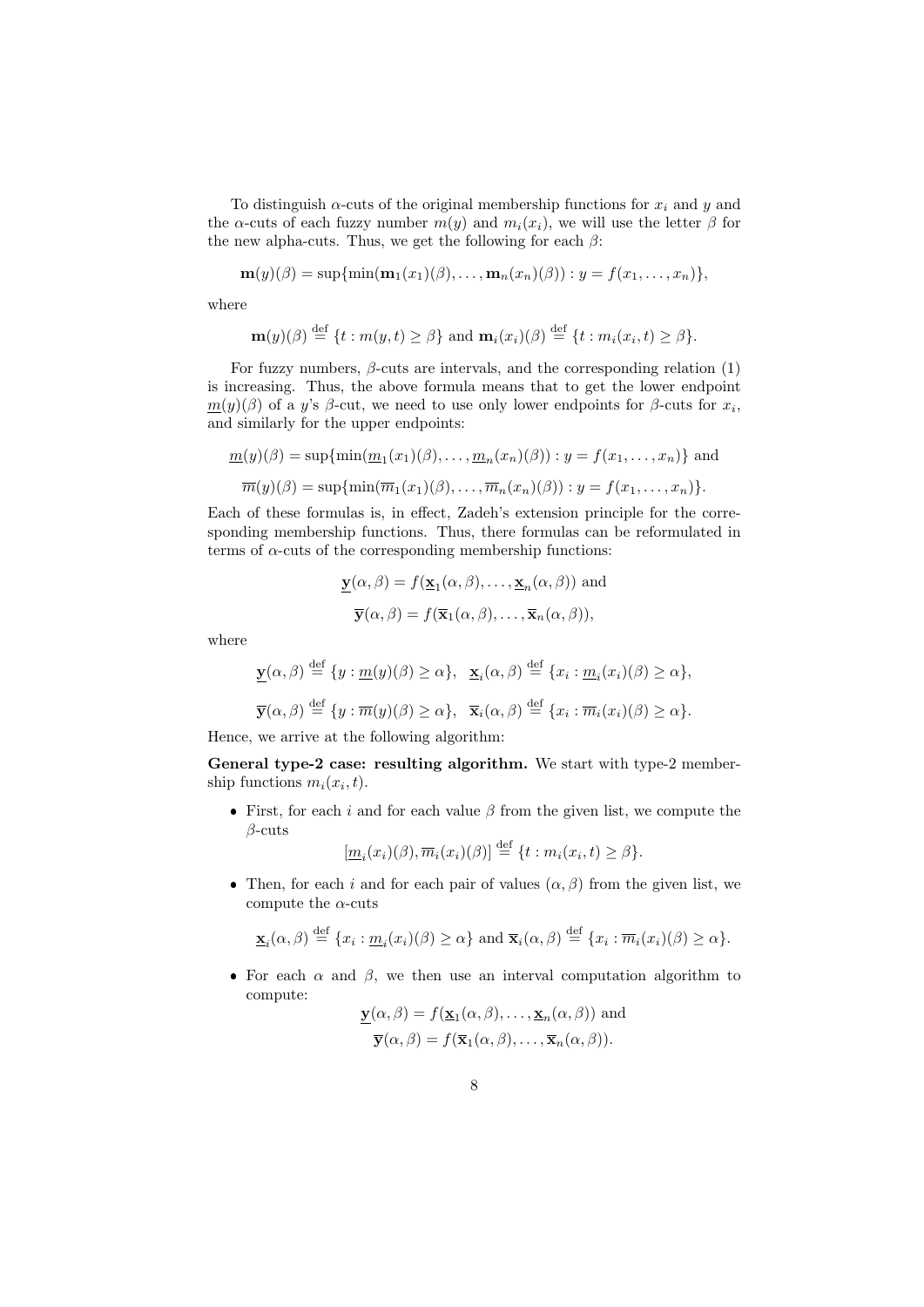Based on these intervals, for each  $\beta$ , we compute

$$
\underline{m}(y)(\beta) = \sup \{ \alpha : y \in \mathbf{y}(\alpha, \beta) \} \text{ and } \overline{m}(y)(\beta) = \sup \{ \alpha : y \in \overline{\mathbf{y}}(\alpha, \beta) \}.
$$

Finally, we compute the desired membership function

$$
m(y, t) = \max\{\beta : t \in [m(y)(\beta), \overline{m}(y)(\beta)]\}.
$$

How many computation steps do we need. These computations need to be repeated for all  $\alpha$  and  $\beta$ . So, if for each of these two parameters, we use 11 values  $\alpha, \beta = 0, 0.1, \ldots, 1.0$ , then, to find the result of data processing under type-2 fuzzy uncertainty, we need to apply an interval computations algorithm  $2 \cdot 11^2 = 242$  times.

### 7 Data Processing under Type-3 (and Higher Order) Fuzzy Uncertainty: A New Algorithm

Formulation of the problem. Let us show the above type-2 algorithms can be used to come with an efficient algorithm for the type-3 case.

**Type-3 case: analysis of the problem.** In the type-3 case, each value  $m(y)$ and  $m_i(x_i)$  is a type-2 fuzzy set. Thus, we have the relation (1) between these type-2 fuzzy sets. So, based on the algorithm presented in the previous section, for each pair of values  $\beta$  and  $\gamma$  from the interval [0, 1], we have:

$$
\underline{\mathbf{m}}(y)(\beta,\gamma) =
$$

$$
\sup\{\min(\underline{\mathbf{m}}_1(x_1)(\beta,\gamma),\ldots,\underline{\mathbf{m}}_n(x_n)(\beta,\gamma)) : y = f(x_1,\ldots,x_n)\}\tag{4}
$$

and

$$
\overline{\mathbf{m}}(y)(\beta, \gamma) =
$$
  
sup{min( $\overline{\mathbf{m}}_1(x_1)(\beta, \gamma), \dots, \overline{\mathbf{m}}_n(x_n)(\beta, \gamma)) : y = f(x_1, \dots, x_n)},$  (5)

where

$$
\mathbf{m}(y)(\beta,\gamma) = [\underline{m}^-(y)(\beta,\gamma), \underline{m}^+(y)(\beta,\gamma)] \stackrel{\text{def}}{=} \{t : \underline{m}(y,t)(\gamma) \ge \beta\},
$$
  

$$
\mathbf{m}_i(x_i)(\beta,\gamma) = [\underline{m}_i^-(x_i)(\beta,\gamma), \underline{m}_i^+(x_i)(\beta,\gamma)] \stackrel{\text{def}}{=} \{t : \underline{m}_i(x_i,t)(\gamma) \ge \beta\},
$$
  

$$
\overline{\mathbf{m}}(y)(\beta,\gamma) = [\overline{m}^-(y)(\beta,\gamma), \overline{m}^+(y)(\beta,\gamma)] \stackrel{\text{def}}{=} \{t : \overline{m}(y,t)(\gamma) \ge \beta\},
$$
  

$$
\overline{\mathbf{m}}_i(x_i)(\beta,\gamma) = [\overline{m}_i^-(x_i)(\beta,\gamma), \overline{m}_i^+(x_i)(\beta,\gamma)] \stackrel{\text{def}}{=} \{t : \overline{m}_i(x_i,t)(\gamma) \ge \beta\},
$$

and

$$
[\underline{m}(y,t)(\gamma), \overline{m}(y,t)(\gamma)] \stackrel{\text{def}}{=} \{s : m(y,t,s) \ge \gamma\},
$$
  

$$
[\underline{m}_i(x_i,t)(\gamma), \overline{m}_i(x_i,t)(\gamma)] \stackrel{\text{def}}{=} \{s : m_i(x_i,t,s) \ge \gamma\}.
$$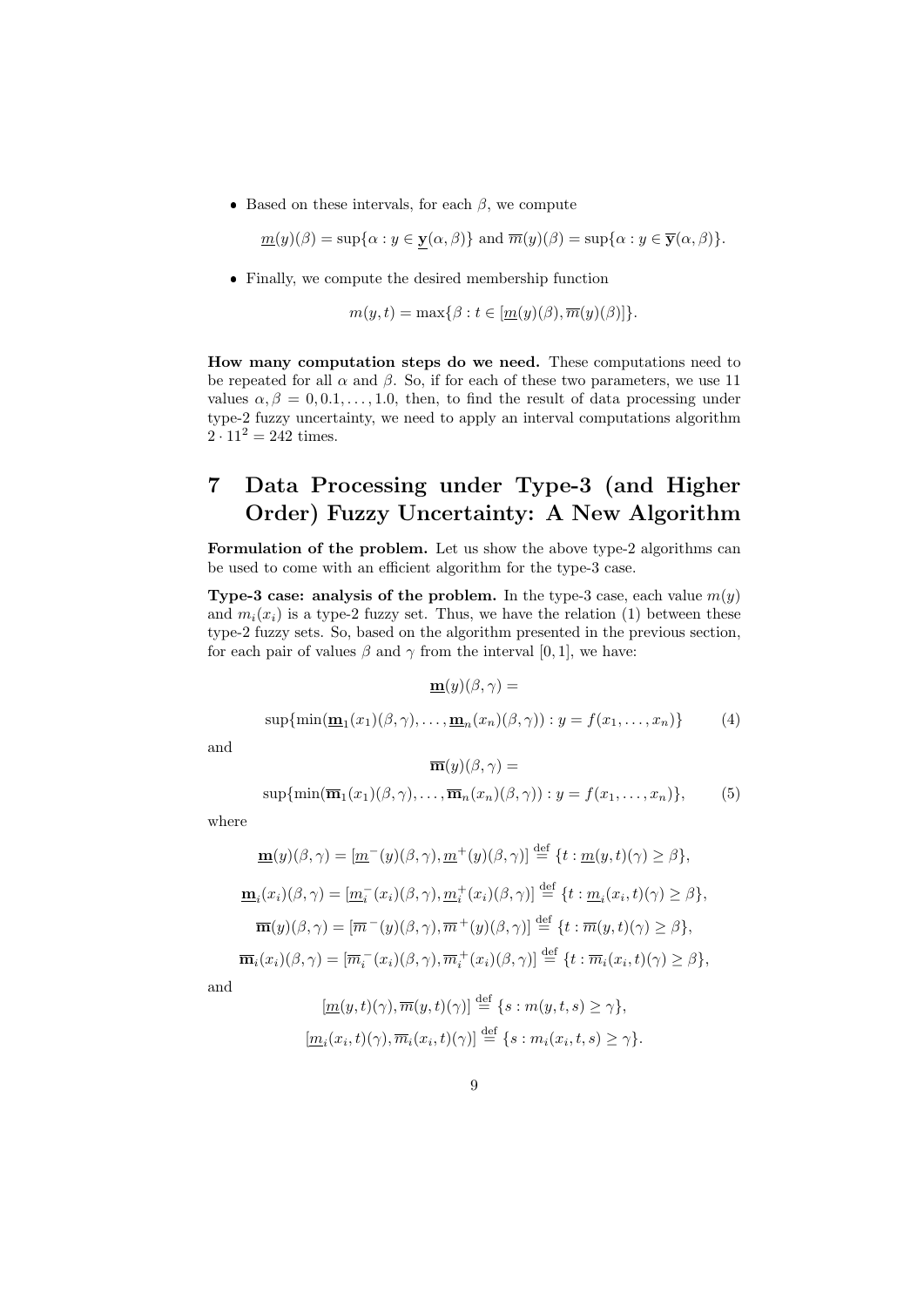The corresponding transformation (1) is non-strictly increasing, thus the formulas (4) and (5) lead to similar relations between endpoints of the corresponding intervals:

 $\underline{m}^-(y)(\beta, \gamma) =$ 

$$
\sup\{\min(\underline{m}_1^-(x_1)(\beta,\gamma),\ldots,\underline{m}_n^-(x_n)(\beta,\gamma)) : y = f(x_1,\ldots,x_n)\},\qquad(6)
$$

$$
\underline{m}^+(y)(\beta,\gamma) =
$$

$$
\sup \{ \min(\underline{m}_1^+(x_1)(\beta, \gamma), \dots, \underline{m}_n^+(x_n)(\beta, \gamma)) : y = f(x_1, \dots, x_n) \},\tag{7}
$$

$$
\overline{m}^-(y)(\beta, \gamma) =
$$

$$
\sup\{\min(\overline{m}_1^-(x_1)(\beta,\gamma),\ldots,\overline{m}_n^-(x_n)(\beta,\gamma)) : y = f(x_1,\ldots,x_n)\},\qquad(8)
$$

$$
\overline{m}^+(y)(\beta,\gamma) =
$$

$$
\sup\{\min(\overline{m}_1^+(x_1)(\beta,\gamma),\ldots,\overline{m}_n^+(x_n)(\beta,\gamma)) : y = f(x_1,\ldots,x_n)\}.
$$
 (9)

Each of the formulas  $(6)$ – $(9)$  is, in effect, Zadeh's extension principle for the corresponding membership functions. Thus, there formulas can be reformulated in terms of  $\alpha$ -cuts of the corresponding membership functions:

$$
\underline{\mathbf{y}}^-(\alpha,\beta,\gamma) = f(\underline{\mathbf{x}}_1^-(\alpha,\beta,\gamma),\ldots,\underline{\mathbf{x}}_n^-(\alpha,\beta,\gamma)),
$$
  

$$
\underline{\mathbf{y}}^+(\alpha,\beta,\gamma) = f(\underline{\mathbf{x}}_1^+(\alpha,\beta,\gamma),\ldots,\underline{\mathbf{x}}_n^+(\alpha,\beta,\gamma)),
$$
  

$$
\overline{\mathbf{y}}^-(\alpha,\beta,\gamma) = f(\overline{\mathbf{x}}_1^-(\alpha,\beta,\gamma),\ldots,\overline{\mathbf{x}}_n^-(\alpha,\beta,\gamma)),
$$
  

$$
\overline{\mathbf{y}}^+(\alpha,\beta,\gamma) = f(\overline{\mathbf{x}}_1^+(\alpha,\beta,\gamma),\ldots,\overline{\mathbf{x}}_n^+(\alpha,\beta,\gamma)),
$$

where

$$
\underline{\mathbf{y}}^-(\alpha,\beta,\gamma) \stackrel{\text{def}}{=} \{ y : \underline{m}^-(y)(\beta,\gamma) \ge \alpha \}, \quad \underline{\mathbf{x}}_i^-(\alpha,\beta,\gamma) \stackrel{\text{def}}{=} \{ x_i : \underline{m}_i^-(x_i)(\beta,\gamma) \ge \alpha \},
$$
\n
$$
\underline{\mathbf{y}}^+(\alpha,\beta,\gamma) \stackrel{\text{def}}{=} \{ y : \underline{m}^+(y)(\beta,\gamma) \ge \alpha \}, \quad \underline{\mathbf{x}}_i^+(\alpha,\beta,\gamma) \stackrel{\text{def}}{=} \{ x_i : \underline{m}_i^+(x_i)(\beta,\gamma) \ge \alpha \},
$$
\n
$$
\overline{\mathbf{y}}^-(\alpha,\beta,\gamma) \stackrel{\text{def}}{=} \{ y : \overline{m}^-(y)(\beta,\gamma) \ge \alpha \}, \quad \overline{\mathbf{x}}_i^-(\alpha,\beta,\gamma) \stackrel{\text{def}}{=} \{ x_i : \overline{m}_i^-(x_i)(\beta,\gamma) \ge \alpha \},
$$
\n
$$
\overline{\mathbf{y}}^+(\alpha,\beta,\gamma) \stackrel{\text{def}}{=} \{ y : \overline{m}^+(y)(\beta,\gamma) \ge \alpha \}, \quad \overline{\mathbf{x}}_i^+(\alpha,\beta,\gamma) \stackrel{\text{def}}{=} \{ x_i : \overline{m}_i^+(x_i)(\beta,\gamma) \ge \alpha \}.
$$
\nHence, we arrive at the following algorithm.

Type-3 case: resulting algorithm. We start with type-3 membership functions  $m_i(x_i, t, s)$ .

First, for every i and for all  $\gamma$  from the selected list of values, we compute:

$$
[\underline{m}_i(x_i,t)(\gamma), \overline{m}_i(x_i,t)(\gamma)] \stackrel{\text{def}}{=} \{s : m_i(x_i,t,s) \geq \gamma\}.
$$

• Then, for each i,  $\beta$ , and  $\gamma$ , we compute:

$$
[\underline{m}_i^-(x_i)(\beta,\gamma), \underline{m}_i^+(x_i)(\beta,\gamma)] \stackrel{\text{def}}{=} \{t : \underline{m}_i(x_i,t)(\gamma) \ge \beta\} \text{ and}
$$

$$
[\overline{m}_i^-(x_i)(\beta,\gamma), \overline{m}_i^+(x_i)(\beta,\gamma)] \stackrel{\text{def}}{=} \{t : \overline{m}_i(x_i,t)(\gamma) \ge \beta\}.
$$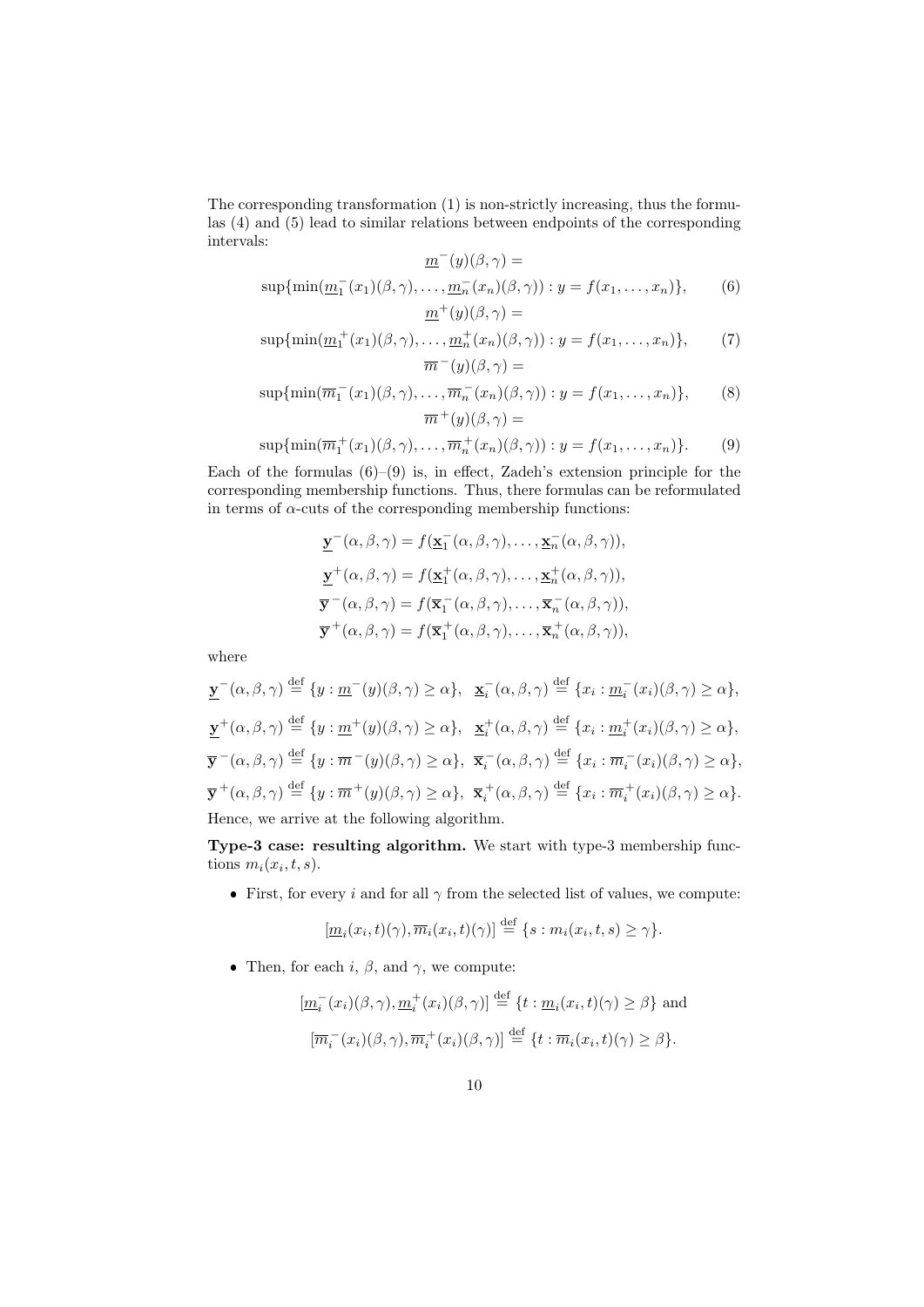• Then, for each i,  $\alpha$ ,  $\beta$ , and  $\gamma$ , we compute

$$
\mathbf{\underline{x}}_i^-(\alpha,\beta,\gamma) \stackrel{\text{def}}{=} \{x_i : \underline{m}_i^-(x_i)(\beta,\gamma) \ge \alpha\},
$$
  

$$
\mathbf{\underline{x}}_i^+(\alpha,\beta,\gamma) \stackrel{\text{def}}{=} \{x_i : \underline{m}_i^+(x_i)(\beta,\gamma) \ge \alpha\},
$$
  

$$
\overline{\mathbf{x}}_i^-(\alpha,\beta,\gamma) \stackrel{\text{def}}{=} \{x_i : \overline{m}_i^-(x_i)(\beta,\gamma) \ge \alpha\},
$$
  

$$
\overline{\mathbf{x}}_i^+(\alpha,\beta,\gamma) \stackrel{\text{def}}{=} \{x_i : \overline{m}_i^+(x_i)(\beta,\gamma) \ge \alpha\}.
$$

• For each  $\alpha$ ,  $\beta$ , and  $\gamma$ , we then use an interval computation algorithm to compute:

$$
\underline{\mathbf{y}}^-(\alpha,\beta,\gamma) = f(\underline{\mathbf{x}}_1^-(\alpha,\beta,\gamma),\ldots,\underline{\mathbf{x}}_n^-(\alpha,\beta,\gamma)),
$$
  

$$
\underline{\mathbf{y}}^+(\alpha,\beta,\gamma) = f(\underline{\mathbf{x}}_1^+(\alpha,\beta,\gamma),\ldots,\underline{\mathbf{x}}_n^+(\alpha,\beta,\gamma)),
$$
  

$$
\overline{\mathbf{y}}^-(\alpha,\beta,\gamma) = f(\overline{\mathbf{x}}_1^-(\alpha,\beta,\gamma),\ldots,\overline{\mathbf{x}}_n^-(\alpha,\beta,\gamma)),
$$
  

$$
\overline{\mathbf{y}}^+(\alpha,\beta,\gamma) = f(\overline{\mathbf{x}}_1^+(\alpha,\beta,\gamma),\ldots,\overline{\mathbf{x}}_n^+(\alpha,\beta,\gamma)).
$$

• Next, for each  $y, \beta$ , and  $\gamma$ , we compute

$$
\underline{m}^-(y)(\beta, \gamma) = \max\{\alpha : y \in \underline{\mathbf{y}}^-(\alpha, \beta, \gamma)\},
$$

$$
\underline{m}^+(y)(\beta, \gamma) = \max\{\alpha : y \in \underline{\mathbf{y}}^+(\alpha, \beta, \gamma)\},
$$

$$
\overline{m}^-(y)(\beta, \gamma) = \max\{\alpha : y \in \overline{\mathbf{y}}^-(\alpha, \beta, \gamma)\},
$$

$$
\overline{m}^+(y)(\beta, \gamma) = \max\{\alpha : y \in \overline{\mathbf{y}}^+(\alpha, \beta, \gamma)\}.
$$

• For each y, t, and  $\gamma$ , we compute

$$
\underline{m}(y,t)(\gamma) = \max\{\beta : t \in [\underline{m}^-(y)(\beta,\gamma), \underline{m}^+(y)(\beta,\gamma)]\}
$$
 and

$$
\overline{m}(y,t)(\gamma) = \max\{\beta : t \in [\overline{m}^-(y)(\beta,\gamma), \overline{m}^+(y)(\beta,\gamma)]\}.
$$

• Finally, for all  $y, t$  and  $s$ , we compute

$$
m(y, t, s) = \max\{\gamma : s \in [\underline{m}(y, t)(\gamma), \overline{m}(y, t)(\gamma)]\}.
$$

What about higher order fuzzy sets? In this section, we showed how processing type-2 fuzzy information can be used to processing type-2 fuzzy information. This reduction was based on the fact that in the type-3 case, each value  $m(y)$  and  $m_i(x_i)$  is a type-2 fuzzy set. Thus, we have the relation (1) between these type-2 fuzzy sets.

Similarly, in the type-4 case, each value  $m(y)$  and  $m_i(x_i)$  is a type-3 fuzzy set. Thus, we have the relation  $(1)$  between these type-3 fuzzy sets – and we can use the above algorithm to process these values. Similarly, for every level L, in the type-L case, each value  $m(y)$  and  $m_i(x_i)$  is a type- $(L-1)$  fuzzy set. Thus, we have the relation (1) between these type- $(L-1)$  fuzzy sets. This way,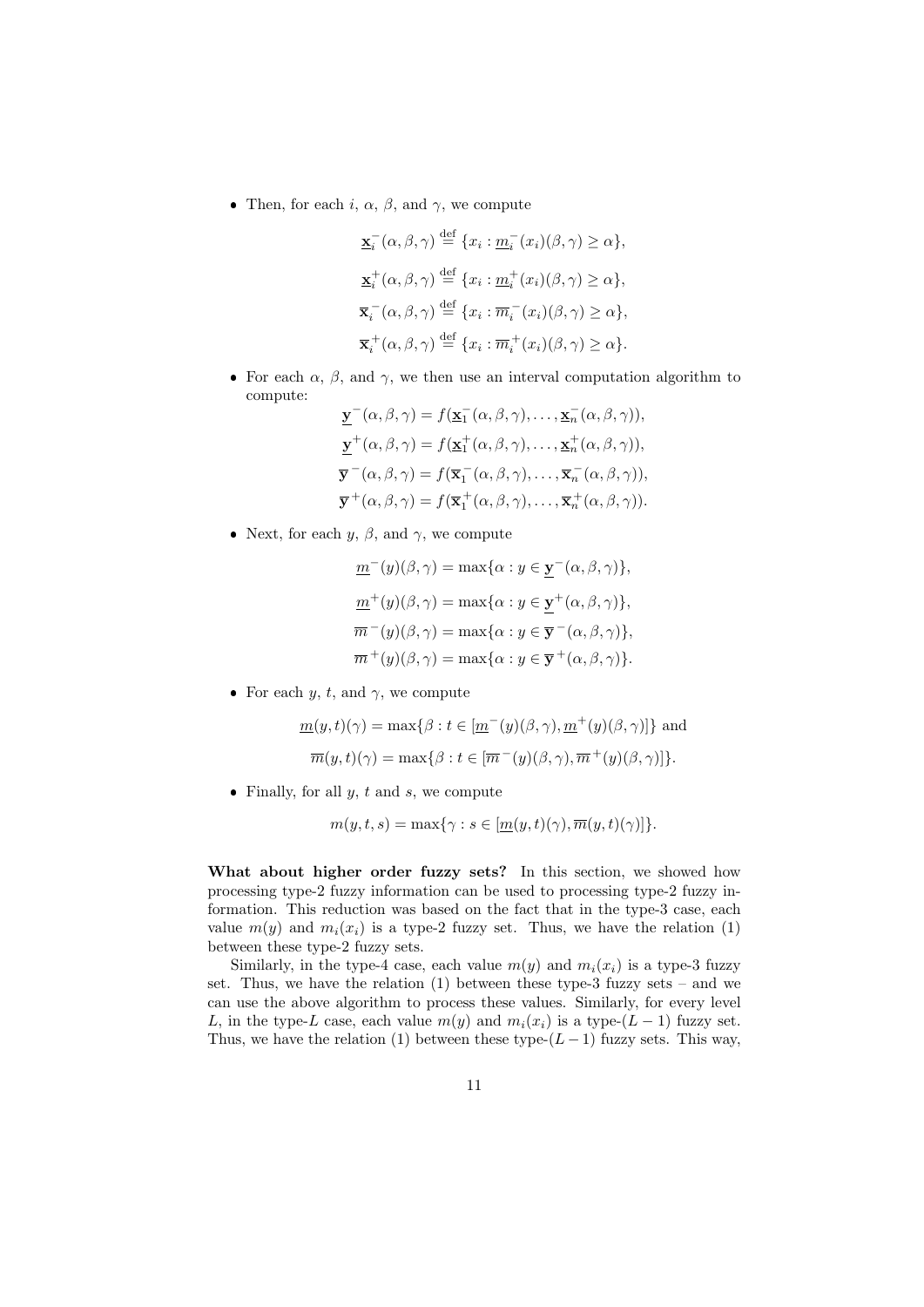we can reduce processing type-L fuzzy sets to processing type- $(L - 1)$  fuzzy sets; similarly, we can reduce processing type- $(L-1)$  fuzzy sets to processing type- $(L-2)$  fuzzy sets, etc., until we get to the known algorithms for processing type-1 and type-2 fuzzy sets.

How many computational steps do we need. The only (minor) problem with processing type-3 and higher-order fuzzy sets is that as we go to higher and higher order, the computational complexity increases. Indeed:

- For type-1, for each y, the desired information  $m(y)$  consists of a single number. In this case, if we use 11 values of  $\alpha$ , we need to use an interval computation algorithm 11 times.
- For type-2, for each y, we need to find the values  $m(y, t)$  corresponding to different values  $t \in [0, 1]$ . If we use 11 values for t, we thus need at least 11 times more computations than in the type-1 case – and indeed, we need order of  $11 \cdot 11$  calls to an interval computation algorithm – namely,  $2 \cdot 11^2$ calls.
- For type-3, for each y, we need to find the values  $m(y, t, s)$  corresponding to different values  $t, s \in [0, 1]$ . If we use 11 values of each of the variables t and s, we thus need at least  $11^2$  times more computations than in the type-1 case – and indeed, we need order of  $11^2 \cdot 11 == 11^3$  calls to an interval computation algorithm – namely,  $2^2 \cdot 11^3$  calls.
- $\bullet$  In general, for type-L, for each y, we need to find the values  $m(y, t_1, \ldots, t_{L-1})$  corresponding to different values  $t_1, \ldots, t_{L-1} \in [0,1].$ If we use 11 values for each of the variables  $t_i$ , we thus need at least  $11^{L-1}$ times more computations than in the type-1 case – and indeed, as one can show by induction over L, we need order of  $11^{L-1} \cdot 11 = 11^L$  calls to an interval computation algorithm – namely,  $2^{L-1} \cdot 11^L$  calls.

#### Acknowledgments

This work was supported in part by the National Science Foundation grants 1623190 (A Model of Change for Preparing a New Generation for Professional Practice in Computer Science), and HRD-1834620 and HRD-2034030 (CAHSI Includes), and by the AT&T Fellowship in Information Technology.

It was also supported by the program of the development of the Scientific-Educational Mathematical Center of Volga Federal District No. 075-02-2020- 1478, and by a grant from the Hungarian National Research, Development and Innovation Office (NRDI).

#### References

[1] R. Belohlavek, J. W. Dauben, and G. J. Klir, Fuzzy Logic and Mathematics: A Historical Perspective, Oxford University Press, New York, 2017.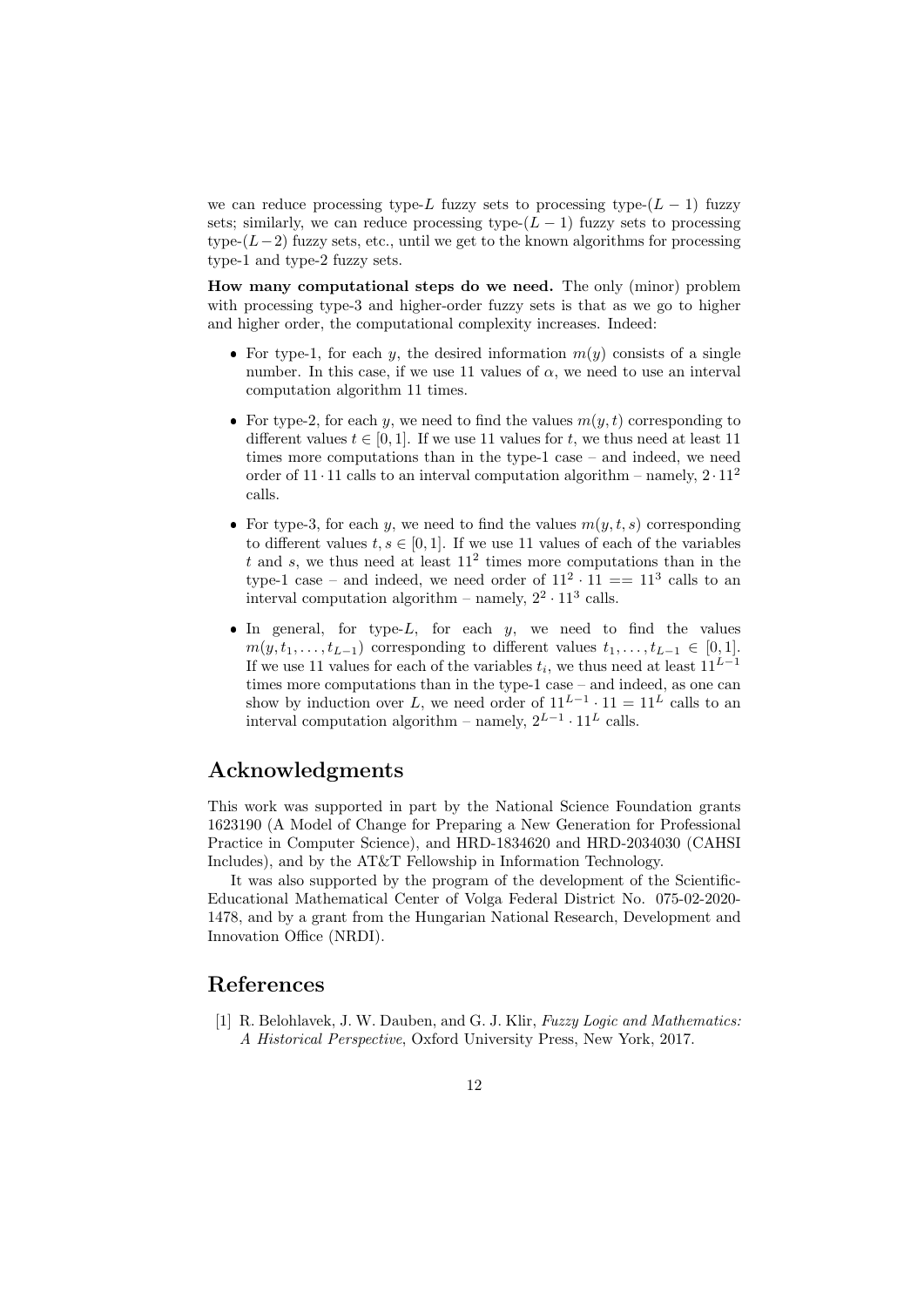- [2] O. Castillo, J. Castro, and P. Melin, Interval Type-3 Fuzzy Systems: Theory and Design, Springer, Cham, Switzerland, 2022.
- [3] O. Castillo, J. Castro, and P. Melin, "A methodology for building interval type-3 fuzzy systems based on the principle of justifiable granularity", International Journal of Intelligent Systems, 2022, doi 10.1002/int.22910
- [4] O. Castillo, J. Castro, and P. Melin, "Interval type-3 fuzzy aggregation of neural networks for multiple time series prediction: the case of financial forecasting", Axioms, 2022, Vol. 11, Paper 251.
- [5] O. Castillo, J. Castro, and P. Melin, "Interval type-3 fuzzy control for automated tuning of image quality in televisions", Axioms, 2022, Vol. 11, Paper 276.
- [6] L. Jaulin, M. Kiefer, O. Didrit, and E. Walter, Applied Interval Analysis, with Examples in Parameter and State Estimation, Robust Control, and Robotics, Springer, London, 2001.
- [7] G. Klir and B. Yuan, Fuzzy Sets and Fuzzy Logic, Prentice Hall, Upper Saddle River, New Jersey, 1995.
- [8] V. Kreinovich, "From processing interval-valued fuzzy data to general type-2: towards fast algorithms", Proceedings of the IEEE Symposium on Advances in Type-2 Fuzzy Logic Systems T2FUZZ'2011, part of the IEEE Symposium Series on Computational Intelligence, Paris, France, April 11– 15, 2011, pp. ix–xii.
- [9] V. Kreinovich and G. Xiang, "Towards fast algorithms for processing type-2 fuzzy data: extending Mendel's algorithms from interval-valued to a more general case", Proceedings of the 27th International Conference of the North American Fuzzy Information Processing Society NAFIPS'2008, New York, New York, May 19–22, 2008.
- [10] B. J. Kubica, Interval Methods for Solving Nonlinear Contraint Satisfaction, Optimization, and Similar Problems: from Inequalities Systems to Game Solutions, Springer, Cham, Switzerland, 2019.
- [11] G. Mayer, Interval Analysis and Automatic Result Verification, de Gruyter, Berlin, 2017.
- [12] J. M. Mendel, Uncertain Rule-Based Fuzzy Systems: Introduction and New Directions, Springer, Cham, Switzerland, 2017.
- [13] R. E. Moore, R. B. Kearfott, and M. J. Cloud, Introduction to Interval Analysis, SIAM, Philadelphia, 2009.
- [14] H. T. Nguyen, C. L. Walker, and E. A. Walker, A First Course in Fuzzy Logic, Chapman and Hall/CRC, Boca Raton, Florida, 2019.